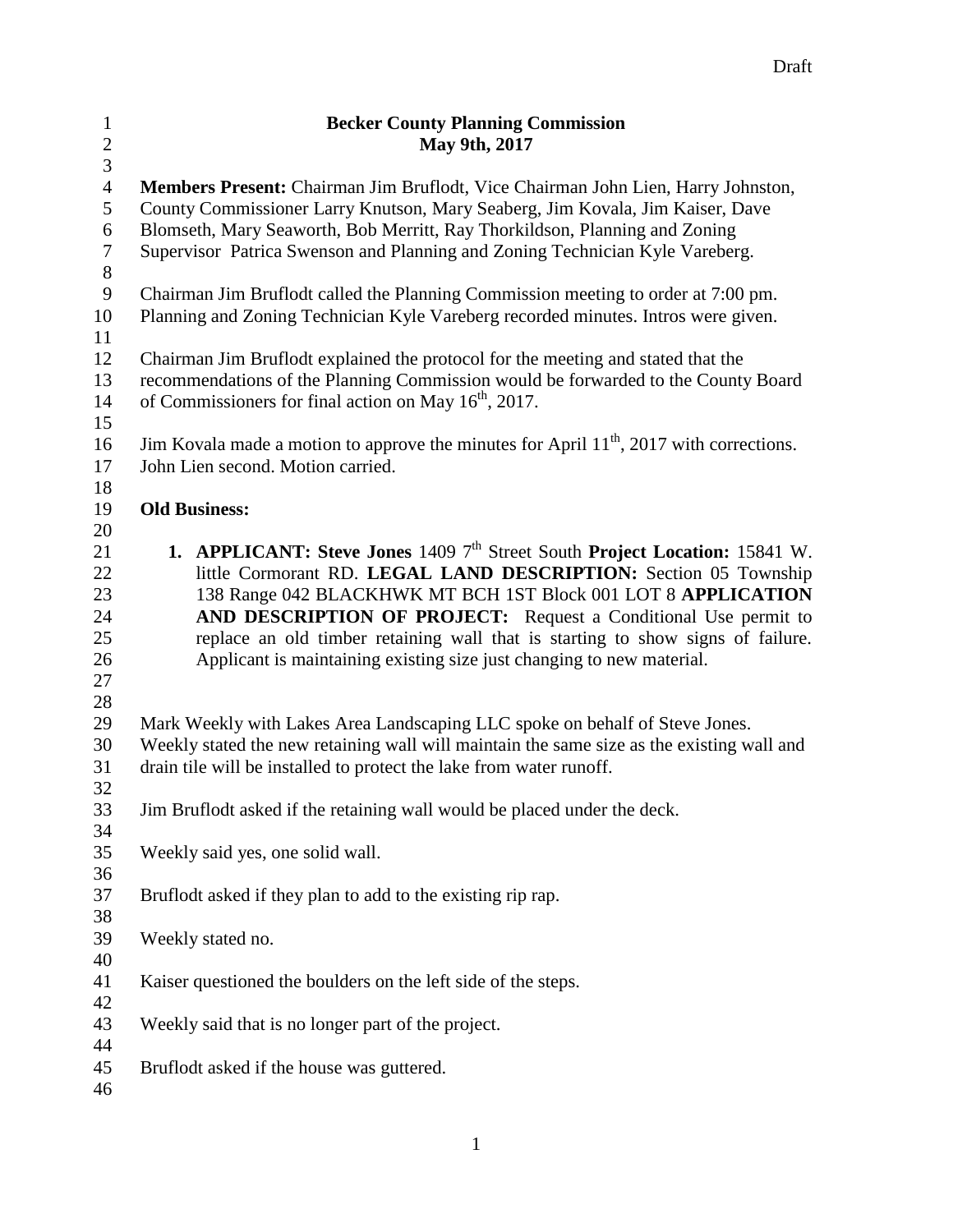Larry Knutson said the house had gutters and the gutters drained in the direction of the lake. Knutson mentioned a French drain or rock garden would be helpful to control water runoff. Bob Merritt and Bruflodt agreed with Knutson. No one spoke for or against the application. There was no written correspondence either for or against the proposal. At this time, testimony was closed. John Lien stated he found no issues with the project because the wall is failing and the plan contains water runoff management. Lien agreed with Knutson that a rain garden would be beneficial. Bruflodt agreed, and stated no water management exists. Merritt said the water should be directed behind the house and that would prevent water from backing up behind the wall. There was no further discussion by the Commission **MOTION: Jim Kaiser made a motion to aprove the request for a Conditional Use permit to replace an old timber retaining wall that is starting to show signs of failure due to the fact it meets Chapter eight, section eleven of the Becker County Zoning Ordinance. Kaiser's motion had a stipulation that an approved mitigation plan from Becker County Planning and Zoning is installed. Harry Johnston second. All in favor. Motion carried. New Business: 1. APPLICANT: Vernon Mast** 4189 Co Rd 122 Frazee, MN 56544 **Project Location:** 4189 Co Road 122 Frazee, MN 56544 **LEGAL LAND DESCRIPTION:** Section 06 Township 138 Range 038 SE1/4 OF NE1/4 & E1/2 OF SE1/4 **APPLICATION AND DESCRIPTION OF PROJECT:** Request a Conditional Use permit for sawing pallet lumber. Vernon Mast introduced his request for a Conditional Use permit for sawing pallet lumber and miscellaneous projects. Jim Kaiser asked if the sawmill will be enclosed and if all sawing will be done inside. Mast stated yes it will be enclosed and all sawing will be done inside. Harry Johnston asked what Mast meant by miscellaneous projects.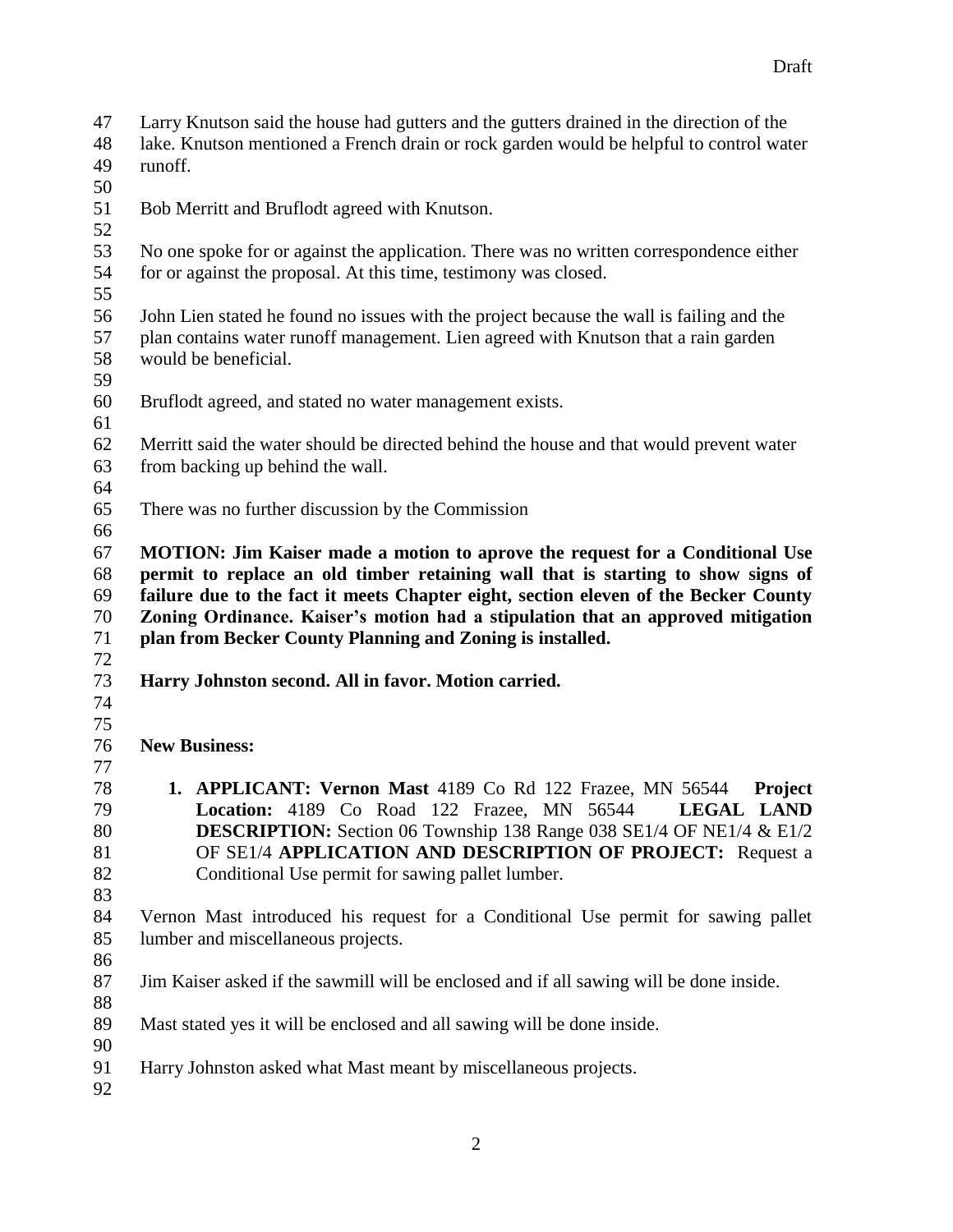- Mast said other projects pertaining to sawing besides pallet lumber.
- Merritt felt that statement left the conditions of the permit open ended.
- 
- Lien asked Mast if he meant miscellaneous projects pertaining to custom sawing.
- Mast stated yes.
- 
- Larry Knutson said the application should have limits.
- 

 No one spoke for or against the application. There was no written correspondence either for or against the proposal. At this time, testimony was closed.

- 
- John Lien said the site area is very well kept and all enclosed. Lien agreed with Knutson that the application should have limits.
- 
- Jim Kaiser stated the sawing should be done in an enclosed building and the conditions limited to custom sawing.
- 
- There was no further discussion by the board.

 **MOTION: John Lien made a motion to approve the request for a Conditional Use permit for sawing pallet lumber due to the fact the request meets Chapter eight, section eleven of the Becker County Zoning Ordinance. Liens motion had stipulations that the use of the permit be incidental to custom sawing and all sawing be done in an enclosed area.**

- **Jim Kovala second. All in favor. Motion carried.**
- 

- **2. APPLICANT: Luke Weidermann** 18856 335<sup>th</sup> Ave Detroit Lakes, MN 56501 **Project Location:** 18856 335th Ave Detroit Lakes, MN 56501 **LEGAL LAND DESCRIPTION:** Section 23 Township 139 Range 040 PT NW1/4 OF NE1/4 W OF RIVER **APPLICATION AND DESCRIPTION OF PROJECT:** Request a Conditional Use permit to fix vehicles on the property.
- 

- Luke Weidermann presented his request for a Conditional Use permit to fix vehicles on his property and operate a tree service.
- Larry Knutson asked where Weidermann planned to sell the vehicles.
- Weidermann stated the car lot would be near Frazee on commercial property.
- Jim Kaiser inquired about the tree service.
- Weidermann said he would operate it for personal use to heat his office.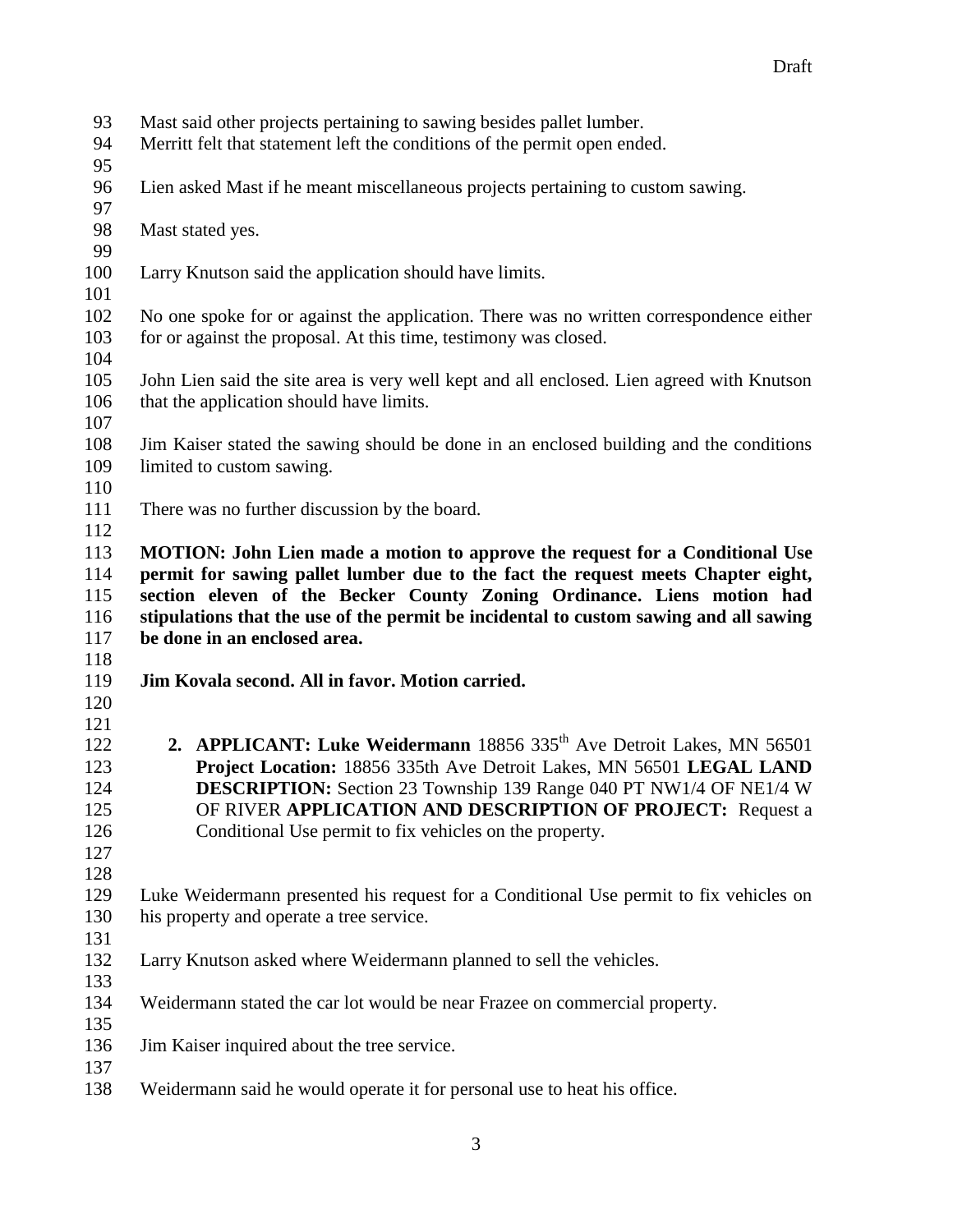| 139        |                                                                                                                                                                                 |  |  |
|------------|---------------------------------------------------------------------------------------------------------------------------------------------------------------------------------|--|--|
| 140        | Kaiser asked if the proposed building would be placed where the existing trailer house is.                                                                                      |  |  |
| 141        |                                                                                                                                                                                 |  |  |
| 142        | Weidermann stated yes.                                                                                                                                                          |  |  |
| 143        |                                                                                                                                                                                 |  |  |
| 144        | Kaiser asked what will serve the building for a septic system.                                                                                                                  |  |  |
| 145        |                                                                                                                                                                                 |  |  |
| 146        | Weidermann said that has not been addressed.                                                                                                                                    |  |  |
| 147        |                                                                                                                                                                                 |  |  |
| 148        | Jim Kovala asked how far the building will be from the Otter Tail River.                                                                                                        |  |  |
| 149        |                                                                                                                                                                                 |  |  |
| 150        | Weidermann said the building will be one hundred and twenty five feet from the river                                                                                            |  |  |
| 151        | and he has applied for a variance from the Board of Adjustments.                                                                                                                |  |  |
| 152        |                                                                                                                                                                                 |  |  |
| 153        | Kovala mentioned the building could be moved up on the hill to meet the river setback.                                                                                          |  |  |
| 154        |                                                                                                                                                                                 |  |  |
| 155        | Weidermann said he would have to move four thousand yards of dirt and install a new                                                                                             |  |  |
| 156        | septic system if he moved the proposed site.                                                                                                                                    |  |  |
| 157        |                                                                                                                                                                                 |  |  |
| 158        | Knutson stated if Weidermann chose to meet the one hundred and fifty foot river setback                                                                                         |  |  |
| 159        | he could withdraw his request from the Board of Adjustments and the Planning                                                                                                    |  |  |
| 160        | Commission could adjudicate.                                                                                                                                                    |  |  |
| 161        |                                                                                                                                                                                 |  |  |
| 162        | Bob Merritt asked if Weidermann's setback measurement was from the ordinary high                                                                                                |  |  |
| 163        | water mark.                                                                                                                                                                     |  |  |
| 164        |                                                                                                                                                                                 |  |  |
| 165        | Weidermann said the measurement was taken from the slope of the river bank.                                                                                                     |  |  |
| 166        |                                                                                                                                                                                 |  |  |
| 167        | Kovala asked how many vehicles would be parked outside.                                                                                                                         |  |  |
| 168        |                                                                                                                                                                                 |  |  |
| 169        | Weidermann stated one or two.                                                                                                                                                   |  |  |
| 170        |                                                                                                                                                                                 |  |  |
| 171        | Kovala said stipulations should be created to limit the total number of vehicles parked                                                                                         |  |  |
| 172        | outside of the building.                                                                                                                                                        |  |  |
| 173        |                                                                                                                                                                                 |  |  |
| 174        | Patrica Swenson read one written correspondence regarding the Conditional Use request                                                                                           |  |  |
| 175        | from Erie Township, it read as follows:                                                                                                                                         |  |  |
| 176        |                                                                                                                                                                                 |  |  |
| 177<br>178 | On behalf of the Erie Township Board of Supervisors and in regards to the variance                                                                                              |  |  |
|            | request and the conditional use permit request from Luke Weidermann, we would like to                                                                                           |  |  |
| 179<br>180 | submit the following statement:                                                                                                                                                 |  |  |
| 181        | We, the town board of Supervisors, are in agreement that we have no objections to the<br>building being built and that Mr. Weidermann be allowed to do business at the proposed |  |  |
| 182        |                                                                                                                                                                                 |  |  |
|            | building which does not appear to be visible from the road and the neighbors and that he                                                                                        |  |  |

have the ability to do his work on his property.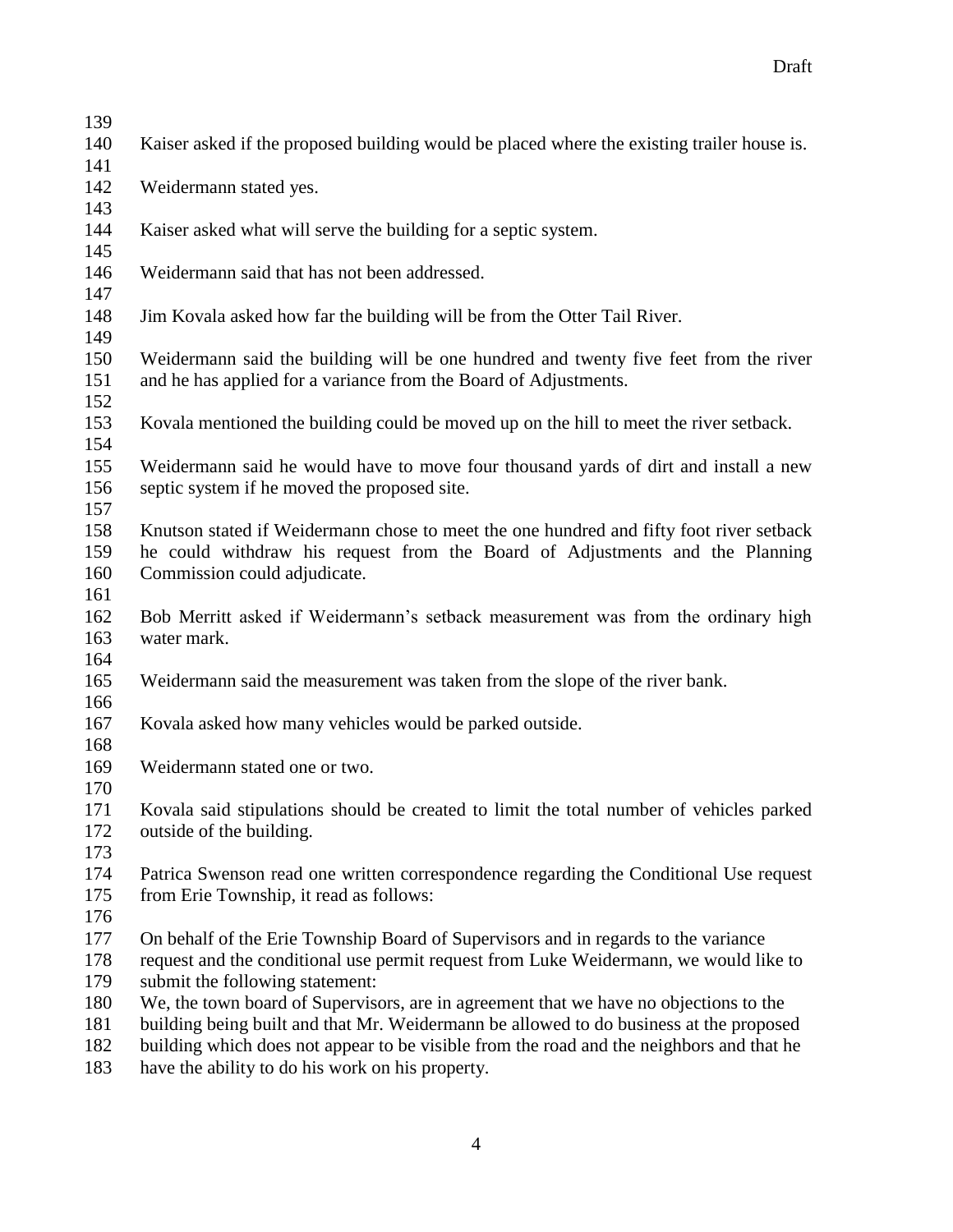- However, as the governing board acting on behalf of the residents of Erie Township, we would like to express a concern about the proposed location of the parking area which
- appears to be located between the shop and the river. Our concerns are: #1 the visibility
- of this area from the river and #2 a concern of any leaking fluids migrating into the river
- from cars parked there. We are wondering if all options for a parking area have been
- explored and if any safeguards have been put in place to protect the Ottertail River?
- 
- Thank you.
- Erie Town Board of Supervisors
- Joann Splonskowski Chairperson
- Chuck Chadbourne
- Bob Eifealdt
- At this time, testimony was closed.
- 
- Jim Kaiser said they could approve the request contingent on the Board of Adjustments decision and the fact Weidermann could choose to meet the river setback.
- Bob Merritt agreed with parking concern presented in the letter from Erie Township.
- Lien was not in favor of the request language and the vehicles outside are a concern for the river.
- 
- Kaiser affirmed Weidermann said he will only have two vehicles outside.
- There was no further discussion by the Commission.
- 

 **MOTION: John Lien made a motion to approve the request for a Conditional Use permit to fix vehicles on the property due to the fact it meets Chapter eight, section eleven of the Becker County Zoning Ordinance. Lien's motion had stipulations that only two cars be visible around the building and the motion is contingent on the approval of a variance for the building from the Board of Adjustment or Weidermann moves the proposed building site to meet the Otter Tail River setback.**

- **Knutson second. All in favor. Motion carried.**
- 

- 
- **3. APPLICANT: Guy and Anna Tietz** 23657 Upsala Church Rd Detroit Lakes, MN 56501 **Project Location:** 23657 Upsala Church Rd Detroit Lakes, MN 56501 **LEGAL LAND DESCRIPTION:** Section 29 Township 140 Range 041 COMM NE COR SEC 29, W 2662.09' SE 1379.73' TO POB; W 33.73', SELY 904.56', E 1928.01', N 882.65', W 1713.54' TO POB. **APPLICATION AND DESCRIPTION OF PROJECT:** Request a Conditional Use permit to have hourse coaching practice in a horse barn.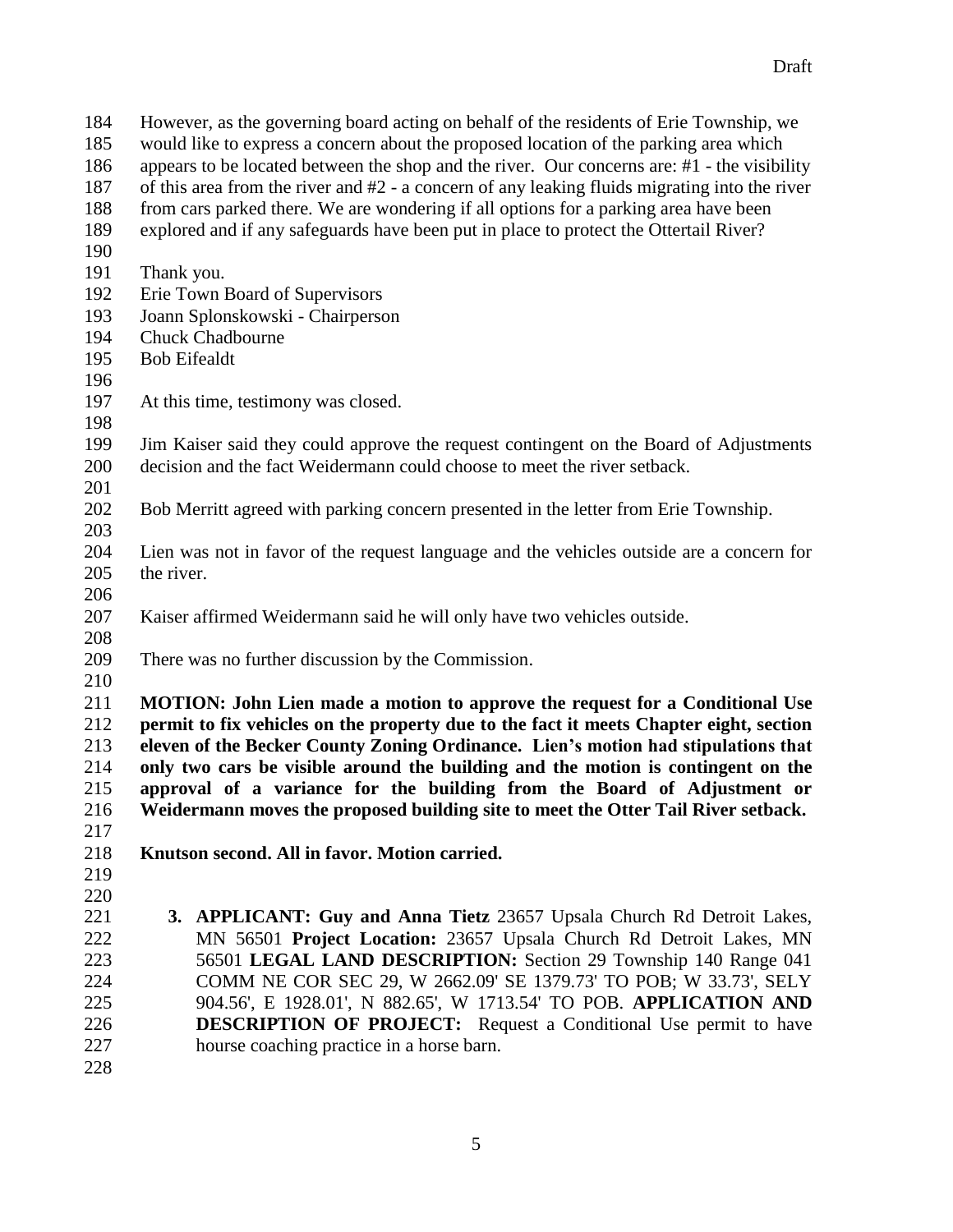Anna Tietz presented her request to the board. Tietz stated the coaching would take place in an existing building and the coaching would be therapeutic for people. Jim Kaiser asked if the horses are Tietz's personal horses. 

- Tietz stated yes, they are all personal.
- Bob Merritt asked if Tietz is licensed.
- Tietz said she is certified.
- Dave Blomseth asked how many clients Tietz would have at a time.
- Tietz said the coaching would be mostly individual with possible groups of ten.
- Jim Bruflodt asked who forms the groups.
- Tietz said it would be a pre-existing commitment.
- No one spoke for or against the application. There was no written correspondence either for or against the proposal. At this time, testimony was closed.
- John Lien said the grounds are in great shape and he found no issue with the request.
- There was no further discussion by the Commission.

## **MOTION: Jim Kovala made a motion to approve a request as submitted for a Conditional Use permit to have horse coaching practice in a horse barn due to the fact it meets Chapter eight, section eleven of the Becker County Zoning Ordinance.**

- **Jim Kaiser second. All in favor. Motion carried.**
- 

 **4. APPLICANT: Tim Hestdalen** 513 Southwood Dr. Horace, ND 58047 **Project Location:** 14998 East Muson Dr. Detroit Lakes, MN 56501 **LEGAL LAND DESCRIPTION:** Section 08 Township 138 Range 041 R S DUTTON'S SUB DIV LOTS 54 & 55 **APPLICATION AND DESCRIPTION OF PROJECT:**  Request a Conditional Use permit to replace an old retaining wall that is starting to show signs of failure.

- 
- 

 Andy Francis with Andy Francis Landscaping spoke on behalf of Tim Hestdalen. Francis said the request is for a boulder wall, natural vegetation, and a rain garden. Francis stated he has been working with Brent Alcott from the Pelican River Watershed and Dylan Ramstad Skoyles from Becker County Planning and Zoning.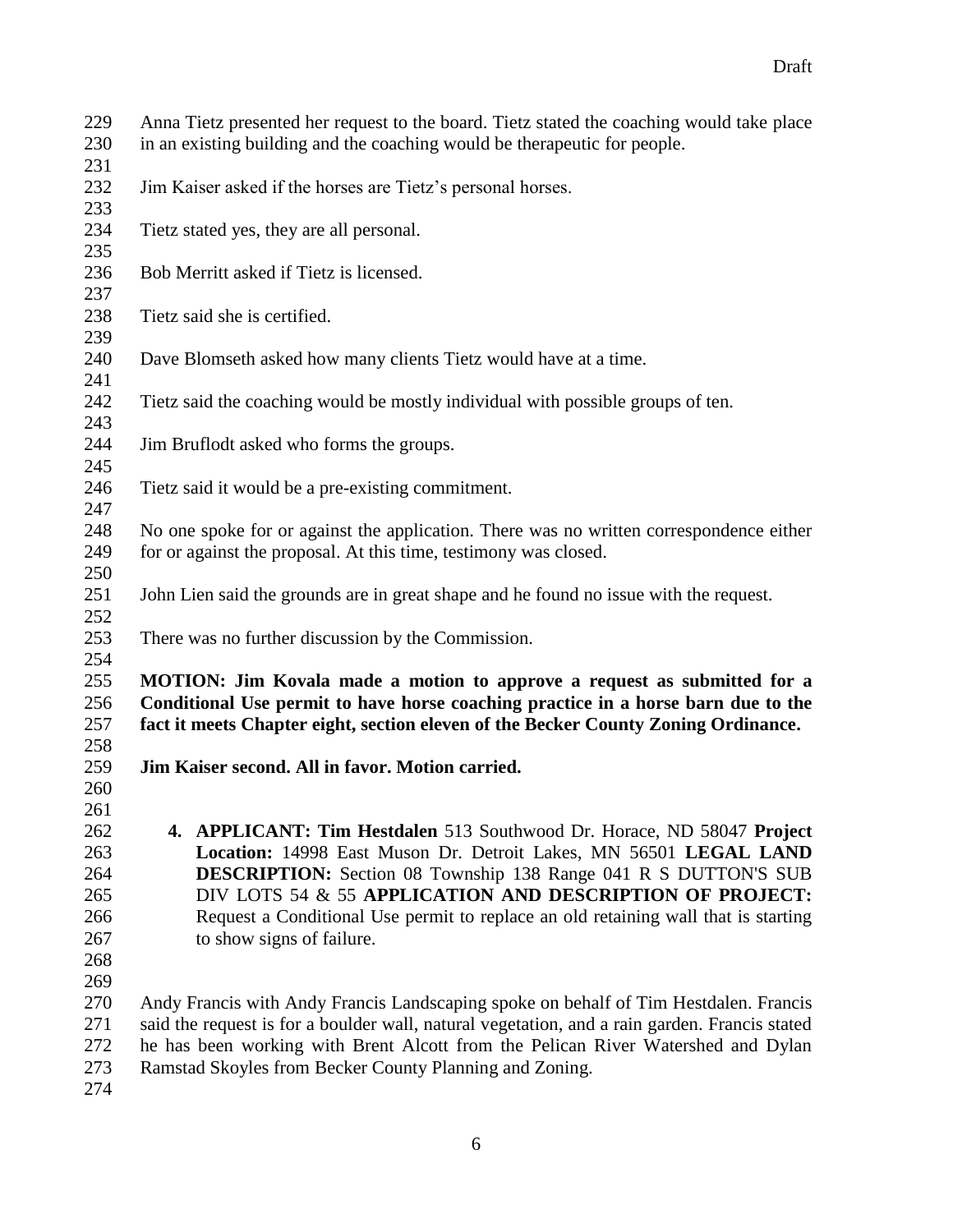| 275<br>276                      | Bruflodt asked if the ten by twelve shed on the property will be moved.                                                                                                                                                                                                                                                                                |
|---------------------------------|--------------------------------------------------------------------------------------------------------------------------------------------------------------------------------------------------------------------------------------------------------------------------------------------------------------------------------------------------------|
| 277<br>278                      | Francis stated it will be moved back.                                                                                                                                                                                                                                                                                                                  |
| 279<br>280                      | Kaiser asked if the building will be smaller.                                                                                                                                                                                                                                                                                                          |
| 281<br>282                      | Francis said yes.                                                                                                                                                                                                                                                                                                                                      |
| 283<br>284                      | Kaiser asked if the concrete retaining wall to the north would be removed.                                                                                                                                                                                                                                                                             |
| 285<br>286                      | Francis stated yes.                                                                                                                                                                                                                                                                                                                                    |
| 287<br>288<br>289               | Lien asked why the wall behind the tree would be removed and if it will be closer to the<br>lake.                                                                                                                                                                                                                                                      |
| 290<br>291<br>292<br>293<br>294 | Francis said yes it will be closer and it is partially failing due to the fact it has no geo grid<br>or drainage. Francis said if it would have been designed correctly it would not need to be<br>replaced. He also said the Pelican River Watershed requested the wall have more natural<br>slope and in order to do so it would need to be rebuilt. |
| 295<br>296                      | Jim Kovala asked where the new wall would be placed.                                                                                                                                                                                                                                                                                                   |
| 297<br>298<br>299               | Francis said basically in the same spot. The new wall will curve back towards the cabin<br>and not the lake, which will allow them to move the shed back.                                                                                                                                                                                              |
| 300<br>301                      | Kovala asked which trees are staying.                                                                                                                                                                                                                                                                                                                  |
| 302<br>303                      | Francis said only the tree next to the house will be removed.                                                                                                                                                                                                                                                                                          |
| 304<br>305                      | Bob Merritt asked if they have considered drilling weep holes in part of the existing wall.                                                                                                                                                                                                                                                            |
| 306<br>307                      | Francis said due to the fact there is no fabric or geo grid in the wall, it is unstable.                                                                                                                                                                                                                                                               |
| 308<br>309                      | Jim Bruflodt asked if the house was guttered.                                                                                                                                                                                                                                                                                                          |
| 310<br>311<br>312               | Francis stated no, the plan was engineered for water to flow to the rain garden. The wall<br>will have one foot of crushed rock behind it for drainage.                                                                                                                                                                                                |
| 313<br>314<br>315               | Harry Johnston questioned the ten by twelve building and explained some of the criteria<br>for it.                                                                                                                                                                                                                                                     |
| 316<br>317<br>318<br>319        | Francis acknowledged and said it can be moved in any direction. He also said the Pelican<br>River Watershed was involved in the design of the roof of the building so water runs<br>towards the rain garden.                                                                                                                                           |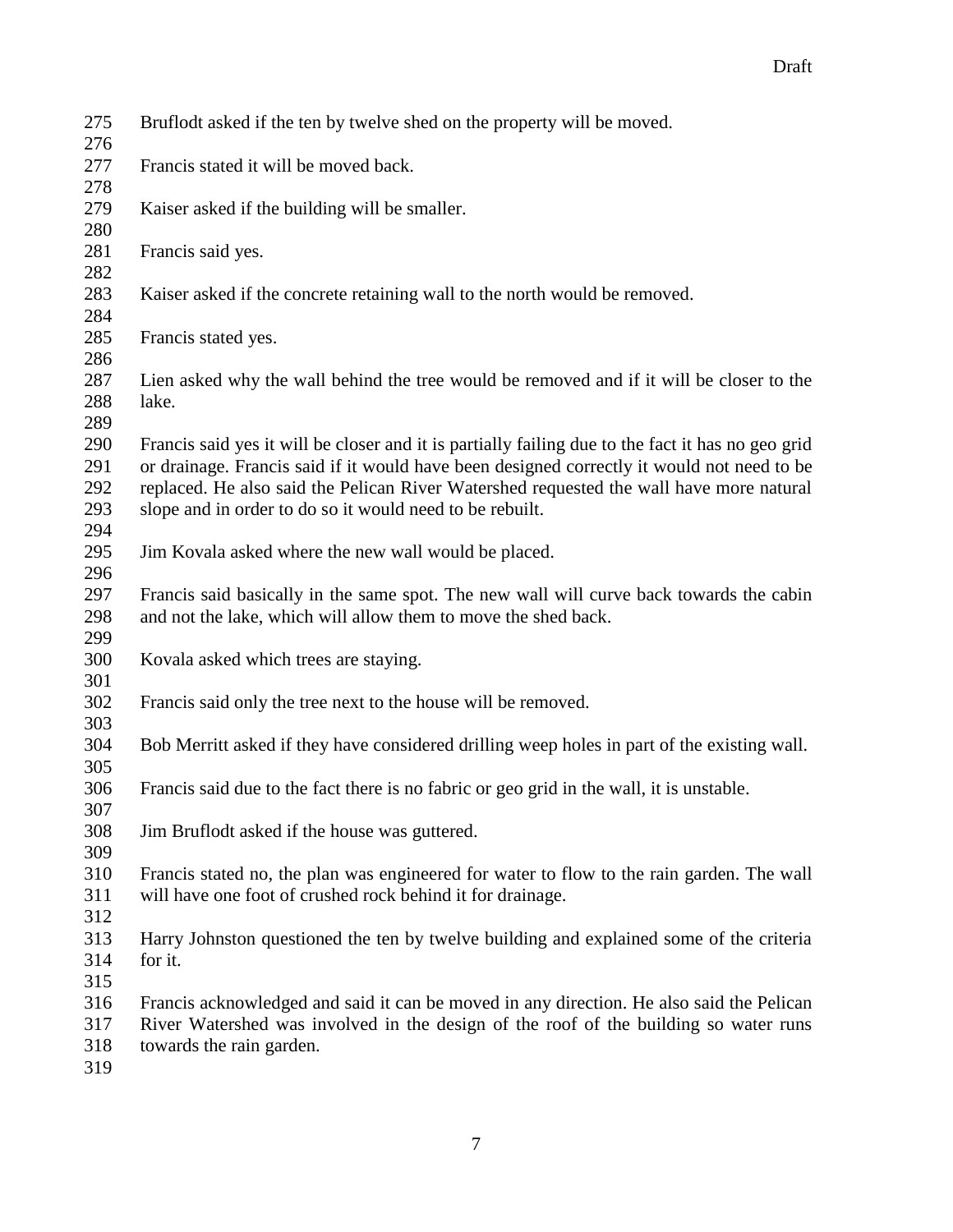| 320<br>321<br>322 | Bob Merritt asked about the design of the rain and garden and how water will be<br>managed after the pond fills up.                                         |  |  |
|-------------------|-------------------------------------------------------------------------------------------------------------------------------------------------------------|--|--|
| 323<br>324        | Francis said it is sandy soil, the dimensions are twenty six by twelve which is substantial<br>in size and it will include fabric, mulch and native plants. |  |  |
| 325               |                                                                                                                                                             |  |  |
| 326<br>327        | Ray Thorkildson said it would be cheaper to return the shoreline to its natural state and he<br>does not see the need for the entire wall.                  |  |  |
| 328<br>329        | Francis said the boulder wall will anchor in soil until the natural vegetation grows, and                                                                   |  |  |
| 330<br>331        | overtime the wall will become non-existent.                                                                                                                 |  |  |
| 332               | No one spoke for or against the application. There was no written correspondence either                                                                     |  |  |
| 333               | for or against the proposal. At this time, testimony was closed.                                                                                            |  |  |
| 334               |                                                                                                                                                             |  |  |
| 335<br>336        | John Lien agreed with the plan and design.                                                                                                                  |  |  |
| 337               | Jim Kaiser said the boulders and crushed rock would slow the water runoff towards the                                                                       |  |  |
| 338               | lake.                                                                                                                                                       |  |  |
| 339               |                                                                                                                                                             |  |  |
| 340               | Bruflodt was in favor of the plan.                                                                                                                          |  |  |
| 341               |                                                                                                                                                             |  |  |
| 342               | Merritt question the size of the rain garden.                                                                                                               |  |  |
| 343               |                                                                                                                                                             |  |  |
| 344               | John Lien felt the plan maximized the size of the rain garden.                                                                                              |  |  |
| 345<br>346        | There was no further discussion by the board                                                                                                                |  |  |
| 347               |                                                                                                                                                             |  |  |
| 348               |                                                                                                                                                             |  |  |
| 349               | MOTION: Blomseth made a motion to approve the request for a Conditional Use                                                                                 |  |  |
| 350               | permit to replace an old retaining wall that is starting to show signs of failure due to                                                                    |  |  |
| 351               | the fact the finding meet Chapter eight, section eleven of the Becker County Zoning                                                                         |  |  |
| 352               | Ordinance. Blomseth's motion had stipulations to gutter the house in a manner to                                                                            |  |  |
| 353               | direct water away from the lake and into a catch drain and the dimensions of the                                                                            |  |  |
| 354               | rain garden to be a mandatory size of at least twenty six by twelve.                                                                                        |  |  |
| 355               |                                                                                                                                                             |  |  |
| 356               | John Lien second. All in favor. Motion carried.                                                                                                             |  |  |
| 357               |                                                                                                                                                             |  |  |
| 358               | APPLICANT: Daniel Brenneman 16195 440 <sup>th</sup> Ave Frazee, MN 56544 Project<br>5.                                                                      |  |  |
| 359               | 440th<br>Ave<br>Frazee, MN<br>56544 LEGAL LAND<br>16195<br><b>Location:</b>                                                                                 |  |  |
| 360               | <b>DESCRIPTION:</b> Section 34 Township 139 Range 038 34-139-038 N1/2 SW1/4;                                                                                |  |  |
| 361               | N 360' OF SW1/4 SW1/4; N 594' OF SE1/4 SW1/4 APPLICATION AND                                                                                                |  |  |
| 362               | <b>DESCRIPTION OF PROJECT:</b> Request a Conditional Use permit to have a                                                                                   |  |  |
| 363               | retail feed store.                                                                                                                                          |  |  |
| 364               |                                                                                                                                                             |  |  |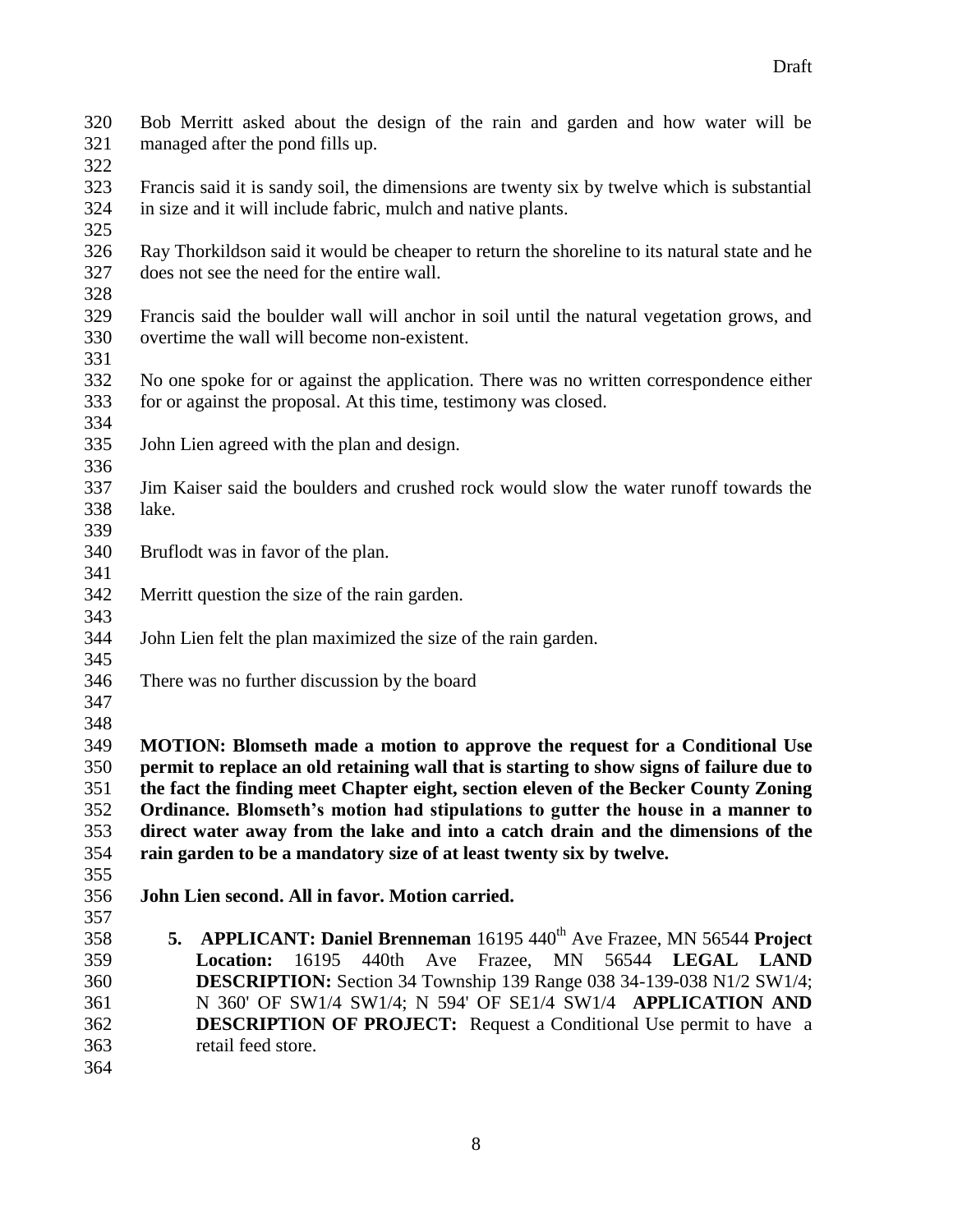feed store. No one spoke for or against the application. There was no written correspondence either for or against the proposal. At this time, testimony was closed. John Lien stated he toured the property and the site area is well suited for the request. There was no further discussion by the board. **MOTION: John Lien made a motion to approve the request as submitted for a Conditional Use permit to have a retail feed store due to the fact it meets Chapter eight, section eleven of the Becker County Zoning Ordinance. Jim Kovala second. All in favor. Motion Carried. 6. APPLICANT: Travis and Tanya Gary** 1703 250<sup>th</sup> st. Mahnomen, MN 56557 **Project Location:**  $377^{\text{th}}$  St Waubun, MN 56589 **LEGAL LAND** 

Daniel Brenneman presented his request for a Conditional Use permit to have a retail

- **DESCRIPTION:** Section 17 Township 142 Range 041 LOTS 3 & 4. **APPLICATION AND DESCRIPTION OF PROJECT:** Request to rezone from Agriculture to Residential and certificate of survey for two tracts of land with parcel 1 consisting of 261,370 square feet and parcel 2 consisting of 73 acres.
- 

 Travis and Tanya Gary presented their request to rezone from Agriculture to Residential and certificate of survey for two tracts of land with parcel 1 consisting of 261,370 square feet and parcel 2 consisting of 73 acres. 

- Larry Knutson asked why the Gary's were requesting the zone change.
- 

- Tanya stated their surveyor said to request the change.
- Knutson explained the zone did not need to be changed in order to build a dwelling.
- Jim Kaiser mentioned the restrictions for detached accessory structures in residential zones.
- 

 After discussion by the board it was recommended to refund the Gary's the application fee for the request.

- No one spoke for or against the application. There was no written correspondence either for or against the proposal. At this time, testimony was closed
- 

## **No further action taken by the board.**

 **7. APPLICANT: Lutheran Brethren Bible Camp** 1030 W Alcott Ave Fergus Falls, MN 56537 **Project Location:** 42273 Hwy 34 Osage, MN 56570 **LEGAL**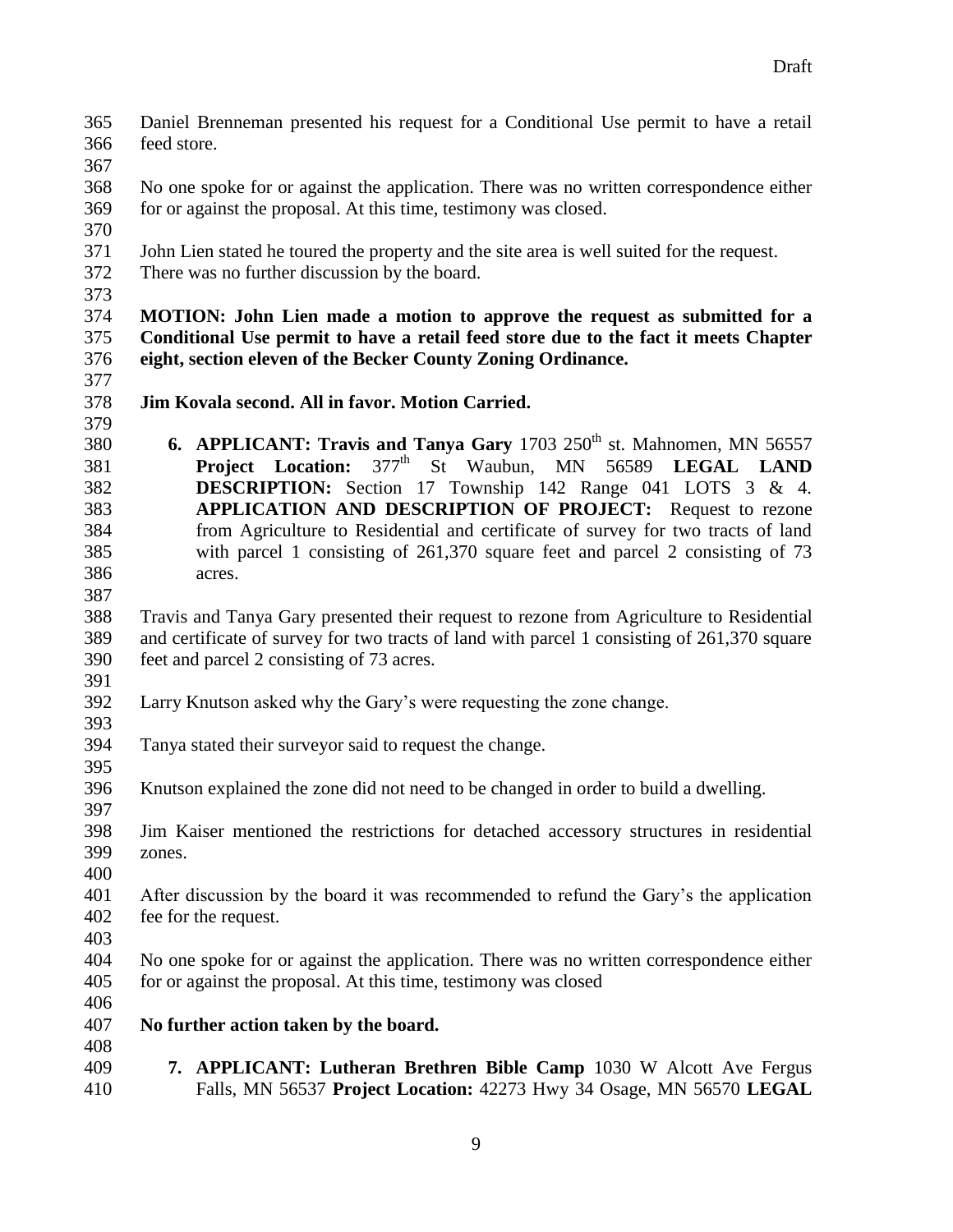**LAND DESCRIPTION:** Section 05 Township 139 Range 038 E1/2 OF SW1/4 & 10 AC IN SW COR OF SE1/4 OF NW1/4 LESS HWY **APPLICATION AND DESCRIPTION OF PROJECT:** Request to rezone from Agriculture to Commercial.

 Gary Anderson spoke on behalf of Luthern Brethren Bible Camp. Anderson requested a zone change from Agriculture to Commercial. Anderson's request was based on the fact that Commercial property has less stipulations for operating the camp then Agriculture and nearby parcels are zoned Commercial.

- 
- Merritt asked what Lutheran Brethren Bible Camp planned to do with the property.
- Anderson believed they would need multiple Conditional Use permits to achieve their plans and with a change of zone the Conditional Use permits would be eliminated.
- Jim Kaiser stated the issue arises with change of zone because of a possible future sale of the property.
- 

 Patrica Swenson read one written correspondence regarding the Conditional Use request from Willis Mattison, it read as follows:

- 
- Dear Zoning Official,
- 

 I received by regular Post Office mail from your office a Notice of Public Hearing regarding a request to rezone from Agricultural to Commercial a parcel of land of unspecified size for an unspecified project involving an unspecified activity by an applicant named: Lutheran Brethren Bible Camp. The parcel appears (by the map included) to adjoin my property and therefore the project is of special interest to me as it may be to my neighbors as well.

 The Project Description section or this Notice states the zoning change request (from Agricultural to Commercial) rather than providing any description the project, the activities associated with the project or why this proposed project or activity would require the requested change in zoning classification.

 Your Notice of Public Hearing invites interested parties to submit certain "written facts, arguments or objectives" (sic) (was this word supposed to have been "objections" rather than "objectives"?) regarding the project's "suitability for the location" and "adequacy of the Project" and to "suggest any appropriate changes believed to be desirable". The Notice requests interested parties to submit replies to your department "before the public hearing".

 The Notice also includes your Department's Regulatory Authority to review the Application for this project and provides some of the basis on which your Department's zoning change decision would turn. The Notice indicates an evaluation of the projects "probable impacts" including "cumulative impacts" of the project's "activity". (Note: it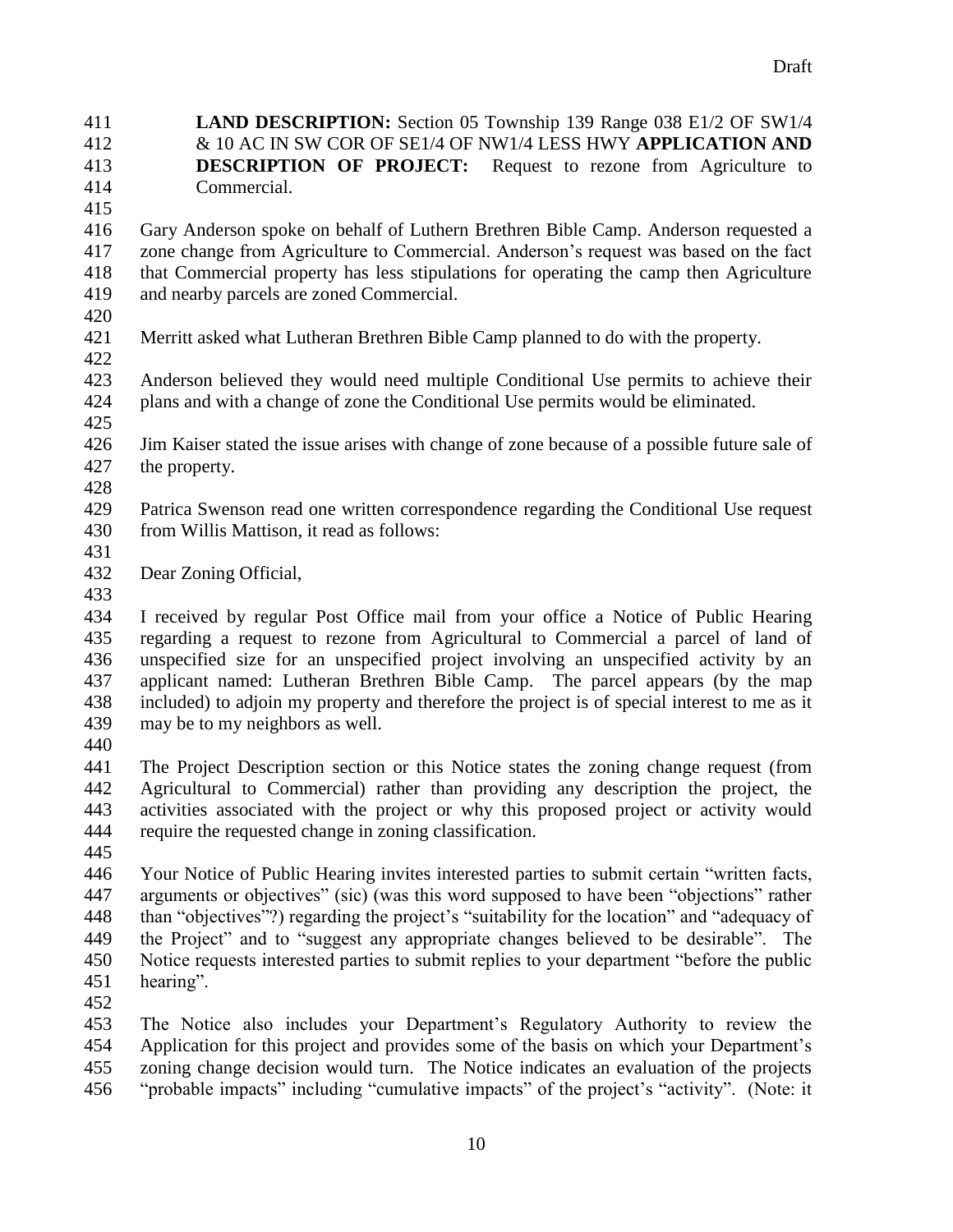- is unclear from the Notice whether Cumulative impacts and Cumulative effects are considered to be different under the County ordinance.)
- 
- The Notice suggests that categories of cumulative effects of concern to your Department and the Commission might include:
- 1. Land Use
- 2. Shoreline Protection
- 3. Water Supply
- 4. Conservation
- 5. Safety
- 6. Economics
- 7. In General
- 8. The Needs and Welfare of the People
- 

 Since the Public Notice did not provide a description the project (in the space specifically provided for this information) or any description of the specific types of activities associated with the project or the limits of activity allowed under this zoning activity we find ourselves totally unprepared to begin performing the analysis you have requested from us under these categories.

 Be assured, we do sincerely want to provide your Department and the Planning Commission with the "facts, arguments and objections" requested in the Public Notice. A change in zoning which allows commercial development type structures and activities at this location are of significant interest and concern to me, my neighbors and the community but we find ourselves without the necessary data with which to perform the requested analysis.

 Are we to understand from this Notice that is the responding citizen's responsibility to investigate the nature of this project for themselves in order to provide you with the "facts, arguments or objections" you request?

 Has the applicant not provided the information needed to either describe the project or to describe what activities the neighborhood might be exposed to as a result of this project as an integral part of their application? Were they not requested to describe the project and associated activities in sufficient detail for your staff to assess the possible project impacts in the eight categories listed above? (By the way, the meaning of "In General" category (#7 above) is unclear to us, could you please explain).

 If the applicant has not provided your Department or the Commission with this vital information should we submit any of the information we gather from the applicant to your department in order to aid you and the Commission in performing this analysis before making the change in zoning decision?

 However, if the applicant has already provided this information to your office or if your staff has already independently gathered and analyzed this information please let us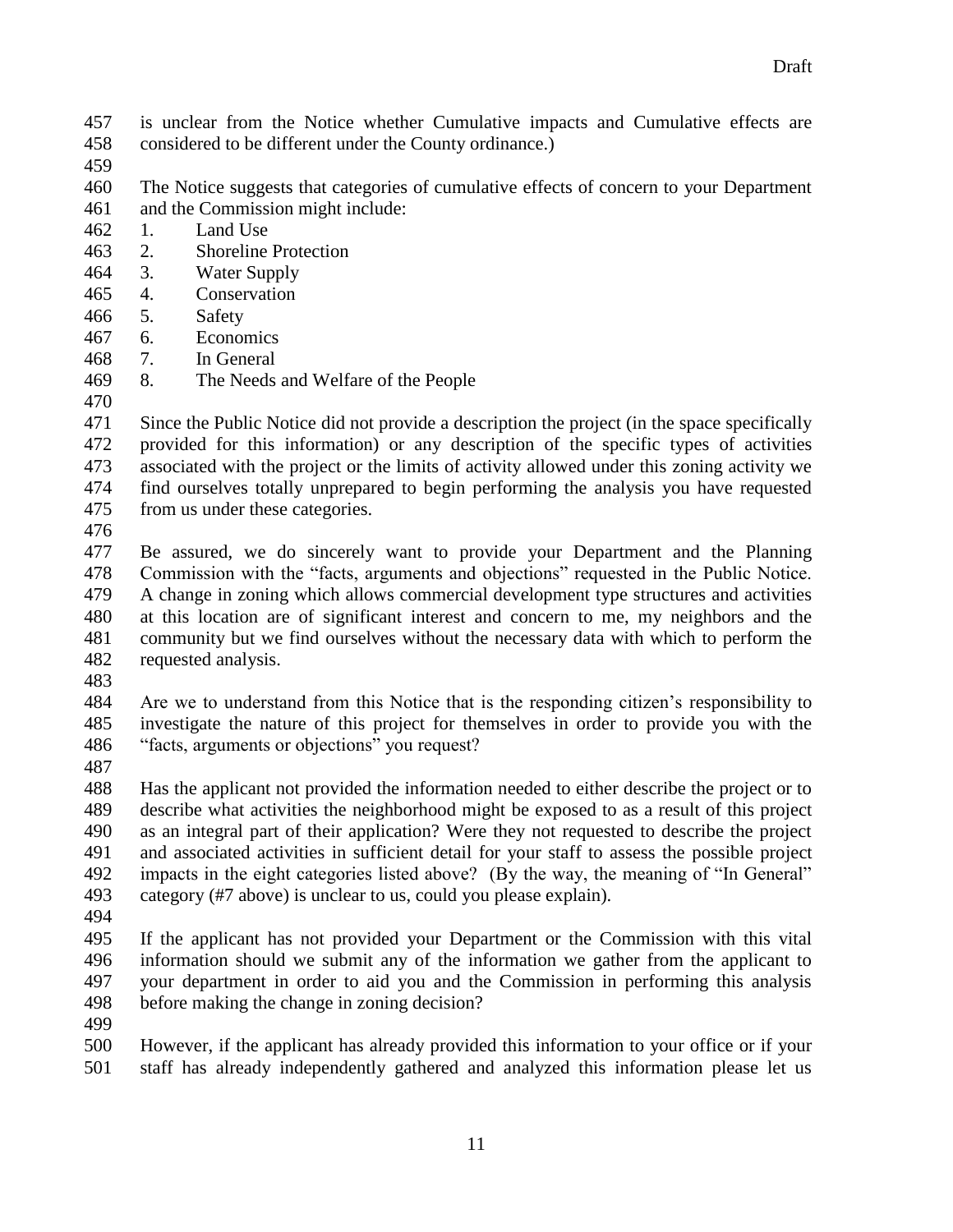know. It would save us considerable time, effort and possibly avoid our unwelcomed intrusion on our neighbor as we attempt to gather this data. Your prompt attention to these questions would be appreciated, the time allotted for doing this work ourselves is extremely limited. 508 Regards, 509 Willis Mattison 510 42516 State Highway #34 511 Osage, Mn 56570 At this time, testimony was closed. Jim Kaiser asked if the nearby parcels were zoned Commercial. Patrica Swenson confirmed. Knutson was not in favor of the change of zone. John Lien question why Anderson was not in favor of a Conditional Use permit. Anderson agreed to the idea of a Conditional Use permit to operate the camp if in the future more cabins could be built. The board confirmed they could. At this time Anderson requested a Conditional Use permit to operate a Bible camp and family retreat center. There was no further discussion by the board. **MOTION: Larry Knutson made a motion to approve the request for a Conditional Use permit to operate a Bible camp and family retreat center. Due to the fact it meets chapter eight, section eleven of the Becker County Zoning Ordinance: Bob Merritt second. All in favor. Motion carried. 8. APPLICANT: Kevin Kowalczyk** 7873 Hilton Rd. Royalton, MN 56373 **Project Location:** 32349 Mary Yellowhead Rd **LEGAL LAND DESCRIPTION:** Section 23 Township 141 Range 040 23-141-40 E 652.67' OF GOVT LOT 3.**APPLICATION AND DESCRIPTION OF PROJECT:** Request a certificate of survey for three tracts of land with parcel 1 consisting of 3.82 acres parcel 2 consisting of 8.5 acres and parcel 3 consisting of 5 acres. Scott Walz with Meadow Land Surveying spoke on behalf of Kevin Kowalczyk and

presented the request for the split with a new easement. Walz stated all three tracts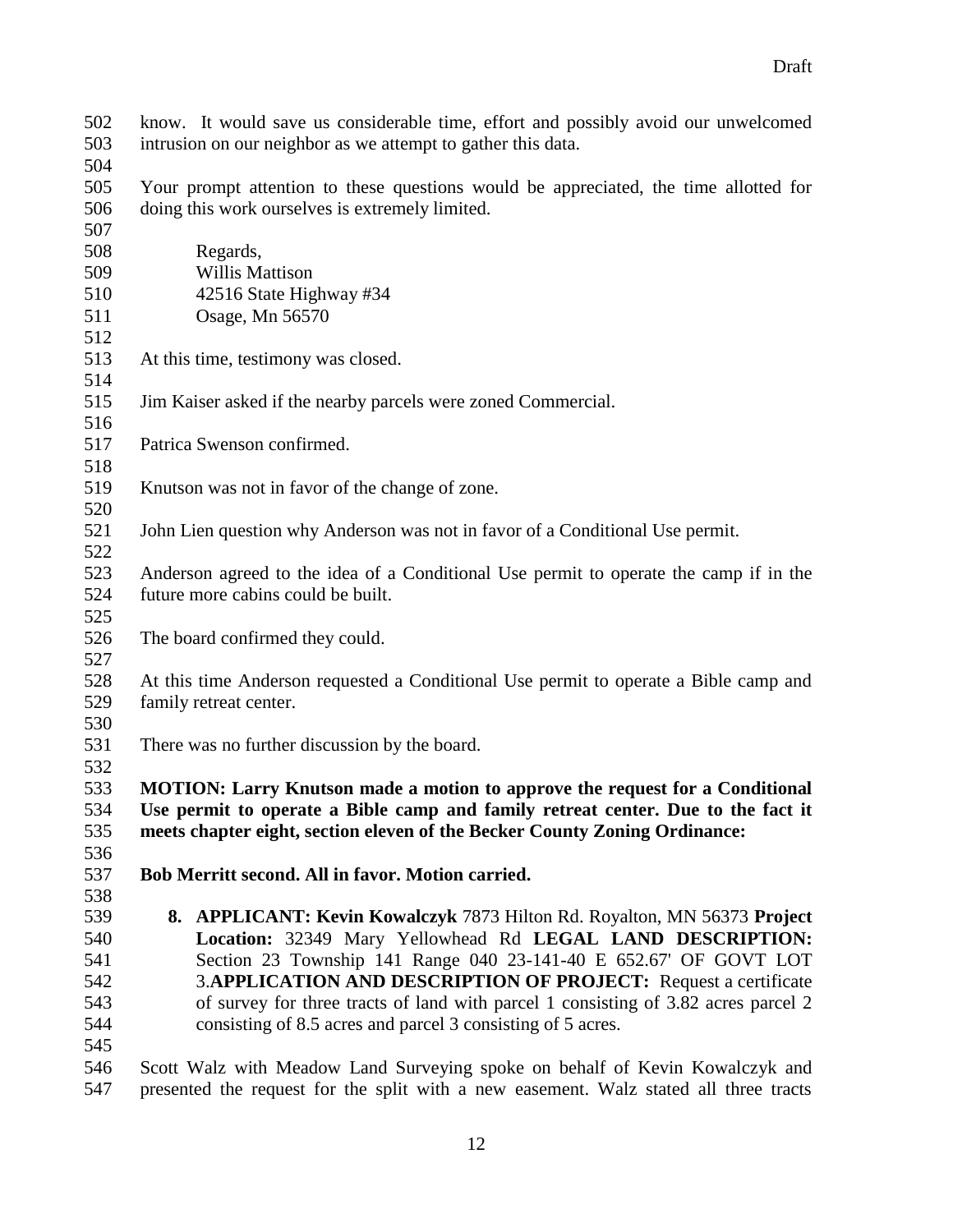- exceed both Agriculture and Residential lot requirements as well as tier three natural environement lake lot requirements. Bob Merritt asked if the wetland on the property is below the ordinary high water mark of the lake. Walz said the ordinary high water mark is not established for lake. Merritt asked if the ordinary high water mark were to be established would the wetland become part of Fish Lake and is there an ice ridge. Walz stated there is a bog separating the wetland and lake. Merritt suggested the DNR establish whether or not a road could be made between the wetland and lake. Walz stated the existing road is five hundred to six hundred feet from the lake. Jim Kaiser asked if a sixty six foot road right of way would need to be established. Walz said no, it is existing. Mary Seaberg asked if it was still in question whether or not the wetland could be crossed. Scott said yes, however other options are available, such as a bridge. No one spoke for or against the application. There was written correspondence from SWCD in the file. At this time, testimony was closed. John Lien asked if a building site existed without the split. Walz stated yes. There was no further discussion by the board. **MOTION: Bob Merritt made a motion to deny the request for a certificate of survey for three tracts of land with parcel 1 consisting of 3.82 acres parcel 2 consisting of 8.5 acres and parcel 3 consisting of 5 acres. The motion was voided for a lack of a second. MOTION: Mary Seaworth made a motion to approve the request as submitted for a certificate of survey for three tracts of land with parcel 1 consisting of 3.82 acres parcel 2 consisting of 8.5 acres and parcel 3 consisting of 5 acres. Due to the fact it meets Chapter eight, section eleven of the Becker County Zoning Ordinance.**
-